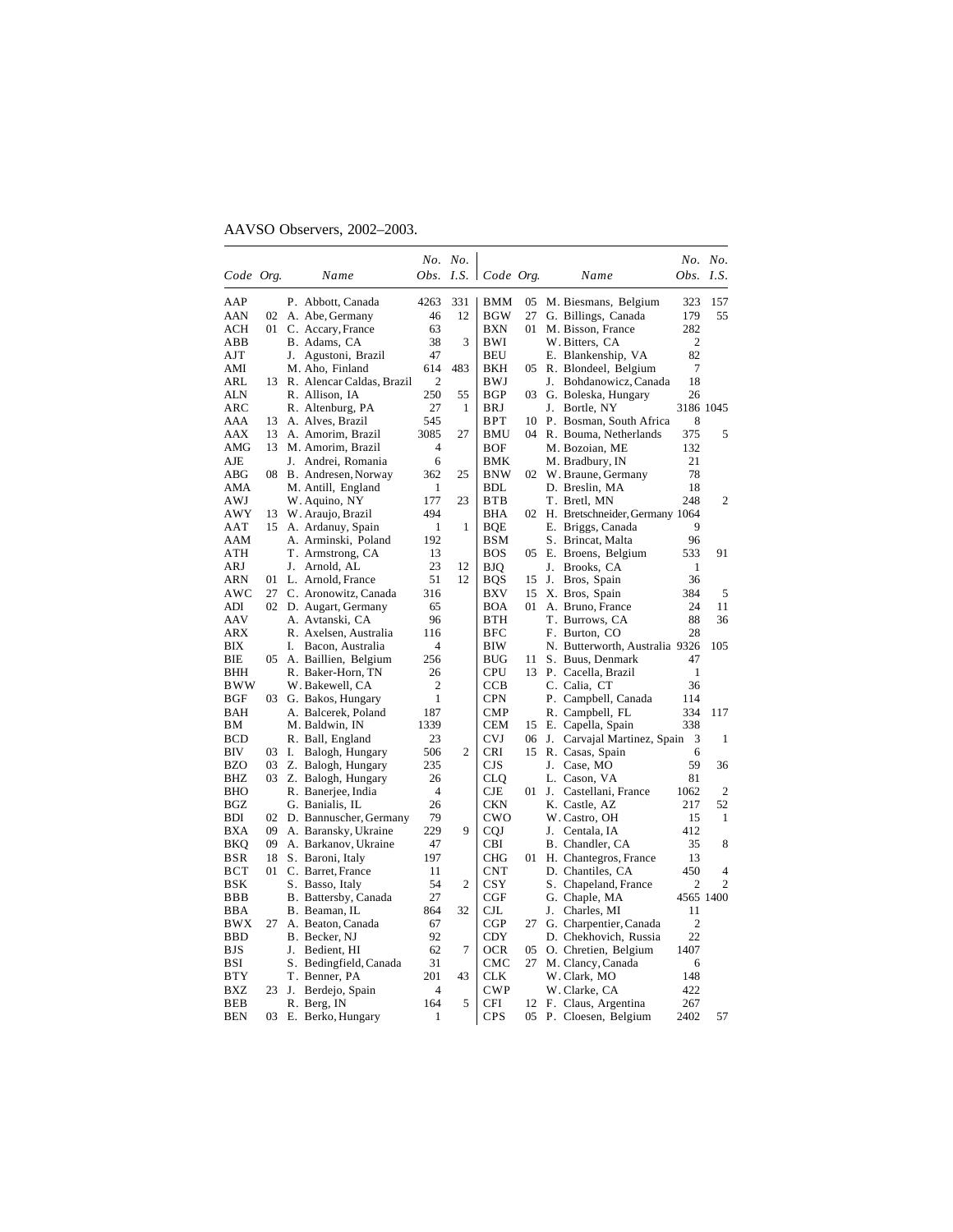|              |          |       |                                     |                  | No. No.      |                   |    |                                         |                | No. No. |
|--------------|----------|-------|-------------------------------------|------------------|--------------|-------------------|----|-----------------------------------------|----------------|---------|
| Code         |          |       | Name                                | <i>Obs.</i> I.S. |              | Code              |    | Name                                    | Obs.           | I.S.    |
| CRX          |          |       | R. Cnota, Poland                    | 1112             |              | <b>DLX</b>        |    | 03 L. Dorogi, Hungary                   | 12             |         |
| $_{\rm CGE}$ | 20       |       | G. Coady, England                   | 100              | 3            | <b>DRI</b>        |    | R. Doxtater, TX                         | 87             |         |
| <b>CSN</b>   |          |       | S. Coberly, IL                      | 5                |              | DKI               | 03 | Drucsko, Hungary<br>I.                  | 14             |         |
| CЛ           | 15       | J.    | Coloma, Spain                       | 4                | $\mathbf{1}$ | <b>DYU</b>        | 09 | Y. Dulitch, Ukraine                     | 152            |         |
| CME          | 18       |       | E. Colombo, Italy                   | 204              |              | <b>DMO</b>        | 01 | M. Dumont, France                       | 299            |         |
| CMG          | 04       |       | G. Comello, Netherlands             | 6971             | 513          | DNI               |    | N. Dunckel, CA                          | 3              | 3       |
| CPO          |          |       | P. Conde, Australia                 | 23               |              | CLW01             |    | D. Durig et al., TN                     | 6              | 6       |
| CXA          |          |       | A. Cook, CA                         | 1                |              | DAO               |    | A. Dutton, Australia                    | 359            |         |
| COO          |          |       | L. Cook, CA                         | 18088 3864       |              | <b>DEQ</b>        |    | E. Dutton, CO                           | 77             | 6       |
| CTM          |          |       | T. Cook, NY                         | 5                |              | DKS               |    | S. Dvorak, FL                           | 7278           | 1       |
| COM          |          |       | 10 T. Cooper, South Africa          | 152              | 14           | <b>DGP</b>        |    | G. Dyck, MA                             | 4038 2367      |         |
| <b>CPI</b>   |          |       | P. Corelli, Italy                   | 5                |              | EEZ               |    | E. Eggleston, TX                        | 1              |         |
| <b>CUA</b>   |          |       | A. Corlan, Romania                  | 445              | 146          | <b>ELO</b>        | 27 | L. Enright, Canada                      | 8              |         |
| <b>CXR</b>   |          |       | R. Corlan, Romania                  | 388              | 135          | <b>EPE</b>        | 01 | P. Enskonatus, Germany                  | 303            |         |
| <b>CDV</b>   |          |       | D. Cornell, IL                      | 62               | 33           | EJO               | 03 | Erdei, Hungary<br>J.                    | 98             |         |
| CLZ          |          |       | 01 L. Corp, France                  | 27               |              | <b>FTB</b>        |    | T. Fabjan, Slovenia                     | 564            |         |
| CAI          |          |       | A. Correia, Portugal                | 1827             |              | <b>FBO</b>        |    | B. Fain, MT                             | 47             |         |
| сто          | 05       |       | T. Corstjens, Belgium               | 26               |              | FSU               |    | S. Fanutti, Canada                      | 138            |         |
| COV          |          |       | V. Coulehan, NY                     | 223              |              | <b>FEO</b>        | 03 | E. Farkas, Hungary                      | 88             |         |
| <b>CWD</b>   |          |       | D. Cowall, MD                       | 41               | 1            | FAJ               | 03 | A. Fejes, Hungary                       | $\overline{2}$ |         |
| COW          |          |       | H. Coward, TX                       | 169              |              | FKJ               | 03 | J. Fekete, Hungary                      | 2355           | 8       |
| <b>CDN</b>   |          |       | D. Cowles, LA                       | 26               |              | <b>FJP</b>        | 15 | J.<br>Felip, Spain                      | 6              |         |
| <b>CLX</b>   |          |       | L. Cox, Canada                      | 135              |              | <b>FRZ</b>        | 27 | R. Fell, Canada                         | 19             |         |
| CR           |          |       | 14 T. Cragg, Australia              | 1754             | 504          | <b>FSM</b>        | 27 | S. Ferris, Canada                       | $\overline{c}$ | 1       |
| CDI          |          |       | D. Craig, MS                        | 2                |              | FRF               | 03 | R. Fidrich, Hungary                     | 782            | 7       |
| <b>CTX</b>   |          |       | T. Crawford, OR                     | 43               | 15           | <b>FMP</b>        |    | M. Fikes, VA                            | 1              |         |
| CCU          |          |       | C. Cremaschini, Italy               | 7<br>93          |              | FSJ               | 01 | J. Fis, France                          | 55             |         |
| CRR          |          |       | R. Crumrine, NY                     |                  | 4            | FMU               | 15 | M. Flores, Spain                        | 29             |         |
| CBZ<br>CTI   | 03<br>03 |       | B. Csak, Hungary                    | 44<br>265        | 3            | <b>FLE</b><br>FDA | 03 | L. Florin, Romania<br>A. Fodor, Hungary | 163<br>15      |         |
| CSM          | 03       |       | T. Csorgei, Hungary                 | 1621             | 1            | <b>FSE</b>        | 18 |                                         | 1218           |         |
| CKB          |          |       | M. Csukas, Romania<br>B. Cudnik, TX | 864              | 21           | <b>FJD</b>        |    | S. Foglia, Italy<br>J. Foley, WI        | $\overline{c}$ |         |
| DCL          |          |       | C. Daffin, NC                       | 4                |              | <b>FJT</b>        |    | J.<br>Fontalba, France                  | 19             |         |
| DAM          |          |       | 06 A. Darriba Martinez, Spain 223   |                  | 128          | FXJ               |    | J.<br>Fox, MN                           | 193            |         |
| DMP          |          |       | M. Dasgupta, India                  | 16               |              | <b>FML</b>        | 04 | M. Fridlund, Netherlands                | 91             |         |
| DJS          | 20       |       | J. Day, England                     | 431              |              | FAA               | 18 | A. Frosina, Italy                       | 7              |         |
| DMU          |          |       | S. De Muro, Italy                   | 4                |              | FMG               |    | G. Fugman, NE                           | 163            | 5       |
| DSJ          |          | 13 J. | De Souza Aguiar, Brazil             | 15               |              | GBZ               | 21 | O. Gabzo, Israel                        | 101            |         |
| DFR          |          |       | F. Dempsey, Canada                  | 29               |              | GHT               | 27 | G. Gaherty, Canada                      | 450            |         |
| DEK          | 05       |       | K. Dequick, Belgium                 | $\overline{7}$   |              | <b>GMO</b>        |    | M. Gainer, PA                           | 33             |         |
| DAA          | 03       |       | A. Derekas, Hungary                 | 5                |              | GKV               | 27 | K. Gallant, Canada                      | 3              | 1       |
| DNO          |          |       | O. Deren, Poland                    | 733              |              | GGM               |    | G. Gallo, Italy                         | $\overline{2}$ |         |
| DAC          |          |       | A. Deshmukh, India                  | 1                |              | GTN               |    | T. Gandet, AZ                           | 308            |         |
| DHN          |          |       | 02 H. Diederich, Germany            | 12               | 1            | GAJ               |    | 12 J.<br>Garcia, Argentina              | 5              |         |
| DPA          | 05       |       | A. Diepvens, Belgium                | 3884             | 277          | GAA               |    | P. Garey, IL                            | 35             |         |
| DRG          |          |       | R. Diethelm, Switzerland            | 379              | 315          | GJP               |    | J. Garlitz, OR                          | $\overline{c}$ | 2       |
| DAP          | 07       |       | A. Diez Gago, Spain                 | 29               |              | <b>GBL</b>        |    | B. Gary, AZ                             | 54             | 51      |
| DLN          |          |       | T. Dilapo, NY                       | 11               | 11           | GMS               |    | M. Gawronski, Poland                    | 6              |         |
| <b>DLA</b>   |          |       | A. Dill, KS                         | 704              | 71           | GKI               |    | K. Geary, Ireland                       | $\overline{c}$ |         |
| DIL          |          |       | W. Dillon,TX                        | 140              | 75           | GCP               |    | C. Gerber, Germany                      | 581            |         |
| DRL          |          |       | S. Dirocco, OH                      | 16               |              | <b>GHS</b>        |    | H. Gerner, WI                           | 67             | 1       |
| DVQ          | 03       |       | V. Dobos, Hungary                   | 3                |              | GSR               |    | R. Geschwind, OH                        | 13             |         |
| DPL          |          |       | P. Dombrowski, CT                   | 95               | 22           | GMJ               | 10 | M. Geyser, South Africa                 | 39             |         |
| DEH          |          |       | E. Donaghy, PR                      | 43               |              | GAO               |    | A. Giambersio, Italy                    | 15             |         |
| <b>DSN</b>   |          |       | S. Donnell, CO                      | 40               |              | GGU               |    | 05 G. Gilein, Netherlands               | 1563           | 29      |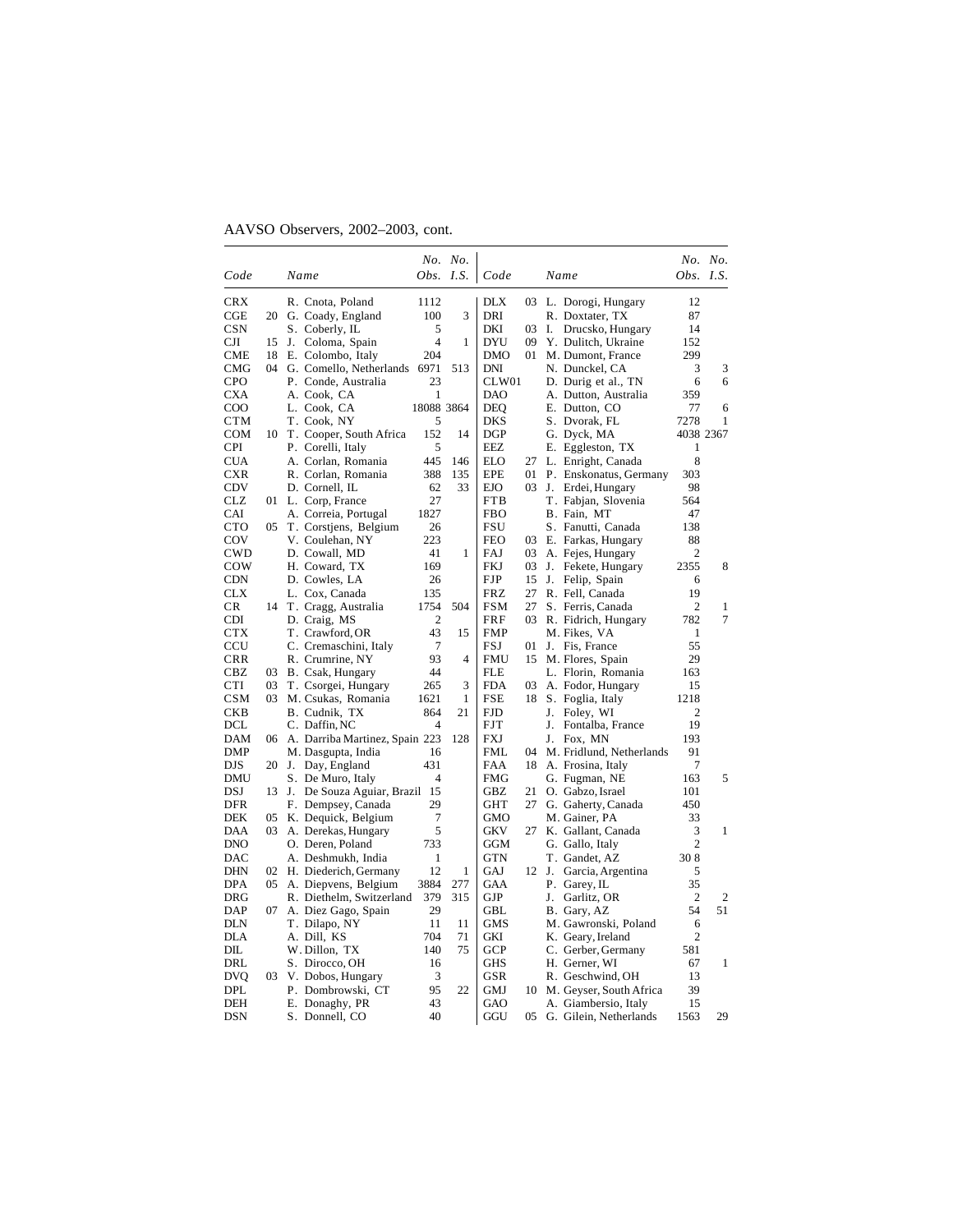|            |         |                            |                | No. No.        |            |     |      |                           |                | No. No.        |
|------------|---------|----------------------------|----------------|----------------|------------|-----|------|---------------------------|----------------|----------------|
| Code       |         | Name                       | Obs. I.S.      |                | Code       |     | Name |                           | Obs.           | <i>I.S.</i>    |
| <b>GVN</b> |         | V. Giovannone, NY          | 104            |                | HBO        | 03. |      | B. Hollosi, Hungary       | 1              |                |
| GMY        |         | M. Glennon, Ireland        | 183            |                | HZJ        |     |      | J. Holtz, PA              | 329            | 1              |
| GLG        |         | G. Gliba, MD               | 3              |                | HMZ        | 27  |      | M. Holzer, Canada         | 11             |                |
| <b>GFB</b> |         | W. Goff, CA                | 373            | 314            | HOO        | 04  |      | G. Hoogeveen, Netherlands | 333            |                |
| GSH        | 09      | A. Golovin, Ukraine        | 16             |                | HSC        |     |      | S. Huddleston, OR         | 2              |                |
| GPJ        |         | P. Gonzales, CA            | 7              | 3              | HDU        |     |      | D. Hurdis, RI             | 139            | 13             |
| GJK        |         | J.<br>Govette, Canada      | 208            | 1              | HUR        | 20  |      | G. Hurst, England         | 1708           | 272            |
| <b>GKA</b> |         | K. Graham, IL              | 798            | 524            | HUZ        | 27  |      | R. Huziak, Canada         | 5951           | 338            |
| GRL        | 08      | B. Granslo, Norway         | 961            | 5              | ILЕ        | 03  |      | E. Illes, Hungary         | 306            |                |
| GMZ        |         | M. Graziani, Italy         | 98             | 38             | IPA        | 12  |      | P. Ingrassia, Argentina   | 600            |                |
| <b>GDY</b> |         | 27 D. Grey, Canada         | 1              |                | ICA        |     |      | C. Ionut, Romania         | 14             |                |
| GRI        |         | J. Griese, CT              | 3              | $\overline{c}$ | <b>IVM</b> |     |      | V. Ivanov, Russia         | 130            |                |
| GOC        |         | R. Grochowski, Poland      | $\overline{4}$ |                | JMA        |     |      | M. Jacquesson, France     | 70             | 5              |
| <b>GCR</b> |         | C. Grunwald, Germany       | 9              |                | JTP        | 01  |      | P. Jacquet, France        | 131            | 5              |
| GCO        |         | C. Gualdoni, Italy         | 3182 1727      |                | JM         |     |      | R. James, NM              |                | 5560 2715      |
| <b>GMU</b> |         | M. Gundy, GA               | 29             | 17             | <b>JSC</b> |     |      | S. Jamieson, WI           | 624            |                |
| <b>GUN</b> | 01      | J.<br>Gunther, France      | 3878           | 727            | JSI        | 20  |      | S. Jenner, England        | 27             |                |
| GGX        | 01      | G. Guzman, France          | 129            | 44             | JKK        | 08  |      | K. Jensen, Norway         | 122            |                |
| <b>HCS</b> |         | 03 C. Hadhazi, Hungary     | 3003           | 10             | JLR        |     |      | R. Jepeal, CT             | 431            |                |
| HTY        |         | T. Hager, CT               | 41             | 7              | JGE        | 06  |      | G. Jiminez, Spain         | 16             |                |
| HК         |         | E. Halbach, CO             | 1062           | 18             | JOG        |     |      | G. Johnson, MD            | 133            |                |
| HJU        | 12      | J.<br>Halo, Uruguay        | 82             |                | <b>JON</b> | 05  |      | K. Jonckheere, Belgium    | 3              |                |
| HJB        | $05$ J. | Hambsch, Belgium           | 18             | 18             | JKL        |     |      | K. Jones, Australia       | 39             |                |
| HDW        |         | D. Hamilton, NE            | 4              |                | JRW        | 10  |      | W. Jones, South Africa    | 140            |                |
| HP         |         | W. Hampton, CT             | 55             |                | JA         | 14  |      | A. Jones, New Zealand     | 20521          | 3              |
| HAN        |         | Hannon, CT<br>J.           | $\overline{2}$ | $\mathbf{1}$   | JCN        | 20  |      | C. Jones, England         |                | 1845 1152      |
| HBB        |         | B. Harris, FL              | 26             | 15             | <b>JRC</b> | 15  |      | R. Josa, Spain            | 39             |                |
| <b>HAV</b> |         | R. Harvan, MD              | 326            | 13             | JAX        | 17  |      | A. Junkkari, Finland      | 17             |                |
| HBL        |         | 02 B. Hassforther, Germany | 681            |                | KDA        |     |      | D. Kaiser. IN             | 42             | 42             |
| HAI        |         | A. Hastings, MA            | 104            |                | KΒ         |     |      | W. Kaminski, NM           | 39             | 6              |
| <b>HSB</b> |         | 02 W. Hasubick, Germany    | 2              |                | KAM        | 02  |      | A. Kammerer, Germany      | 56             |                |
| HDY        |         | 03 D. Hatvani, Hungary     | 3              |                | KMO        |     |      | M. Kardasis, Greece       | 260            |                |
| HHU        |         | 05 H. Hautecler, Belgium   | 4188           | 819            | <b>KAD</b> | 03  |      | A. Karpati, Hungary       | 14             |                |
| <b>HKY</b> |         | K. Hay, Canada             | 7              |                | KKI        |     |      | K. Kasai, Switzerland     | 106            |                |
| HAB        |         | R. Hays, IL                | 1308           |                | <b>KAZ</b> | 03  |      | A. Kaszt, Hungary         | 27             |                |
| <b>HBD</b> |         | B. Heathcote, Australia    | 299            | 298            | KTI        | 03  |      | T. Katonka, Hungary       | 395            |                |
| <b>HKN</b> |         | K. Hedrick, WV             | 295            | 13             | KMQ        | 06  |      | M. Kearns, Spain          | 21             |                |
| HOA        |         | A. Henden, AZ              | 1              |                | KKL        | 27  |      | K. Kell, Canada           | 4              |                |
| <b>HEN</b> |         | C. Henshaw, Saudi Arabia   | 98             |                | KSN        |     |      | S. Kenaga, IN             | 3              |                |
| HJN        | 10      | Hers, South Africa<br>J.   | 22             |                | KAK        | 03  |      | A. Kereszturi, Hungary    | 3              |                |
| HES        |         | C. Hesseltine, WI          | 2341           |                | KZX        |     |      | 03 Z. Kereszty, Hungary   | 3              | 3              |
| <b>HEV</b> | 03      | Z. Hevesi, Hungary         | 45             |                | KSH        |     |      | S. Kerr, Australia        | $\overline{c}$ | 1              |
| HIV        |         | 03 I.<br>Hidvegi, Hungary  | 112            |                | KSZ        | 03. |      | S. Keszthelyi, Hungary    | 340            |                |
| <b>HDJ</b> |         | D. Higgins, Australia      | 201            | 30             | <b>KPM</b> |     |      | P. Kilmartin, New Zealand | 1              | 1              |
| HIM        |         | M. Hill, MA                | 66             |                | KRB        |     |      | R. King, MN               | 735            | 193            |
| HRI        |         | R. Hill, AZ                | 754            |                | KDX        |     |      | D. Kingsley, CA           | 7              |                |
| <b>HED</b> |         | D. Himes, OH               | 229            | 18             | KTO        | 17  |      | T. Kinnunen, Finland      | 15             | 10             |
| <b>HZR</b> |         | 02 R. Hinzpeter, Germany   | 682            |                | KIR        |     |      | P. Kirby, AZ              | 12             |                |
| HIR        |         | Y. Hirasawa, Japan         | 865            | 16             | KIL.       | 03  |      | L. Kiss, Australia        | 600            | $\overline{2}$ |
| HTA        |         | T. Hoare, England          | 129            |                | KMM        | 09  |      | M. Kititsa, Ukraine       | 547            |                |
| HFL        | 13      | L. Hodar, Brazil           | 31             |                | KPL        |     |      | P. Kneipp, LA             | 34             |                |
| HJX        |         | 13 M. Hodar, Brazil        | 83             |                | KGT        |     |      | G. Knight, ME             | 51             |                |
| HWD        |         | W. Hodgson, Australia      | 64             | 1              | KSP        |     |      | S. Knight, ME             | 65             | 2              |
| HDF        |         | D. Hohman, NY              | 32             | 23             | ΚS         |     |      | J. Knowles, RI            | 89             |                |
| HBA        |         | 02 A. Holbe, Germany       | 768            |                | KOC        | 03  |      |                           | 52             |                |
|            |         |                            |                |                |            |     |      | A. Kocsis, Hungary        |                |                |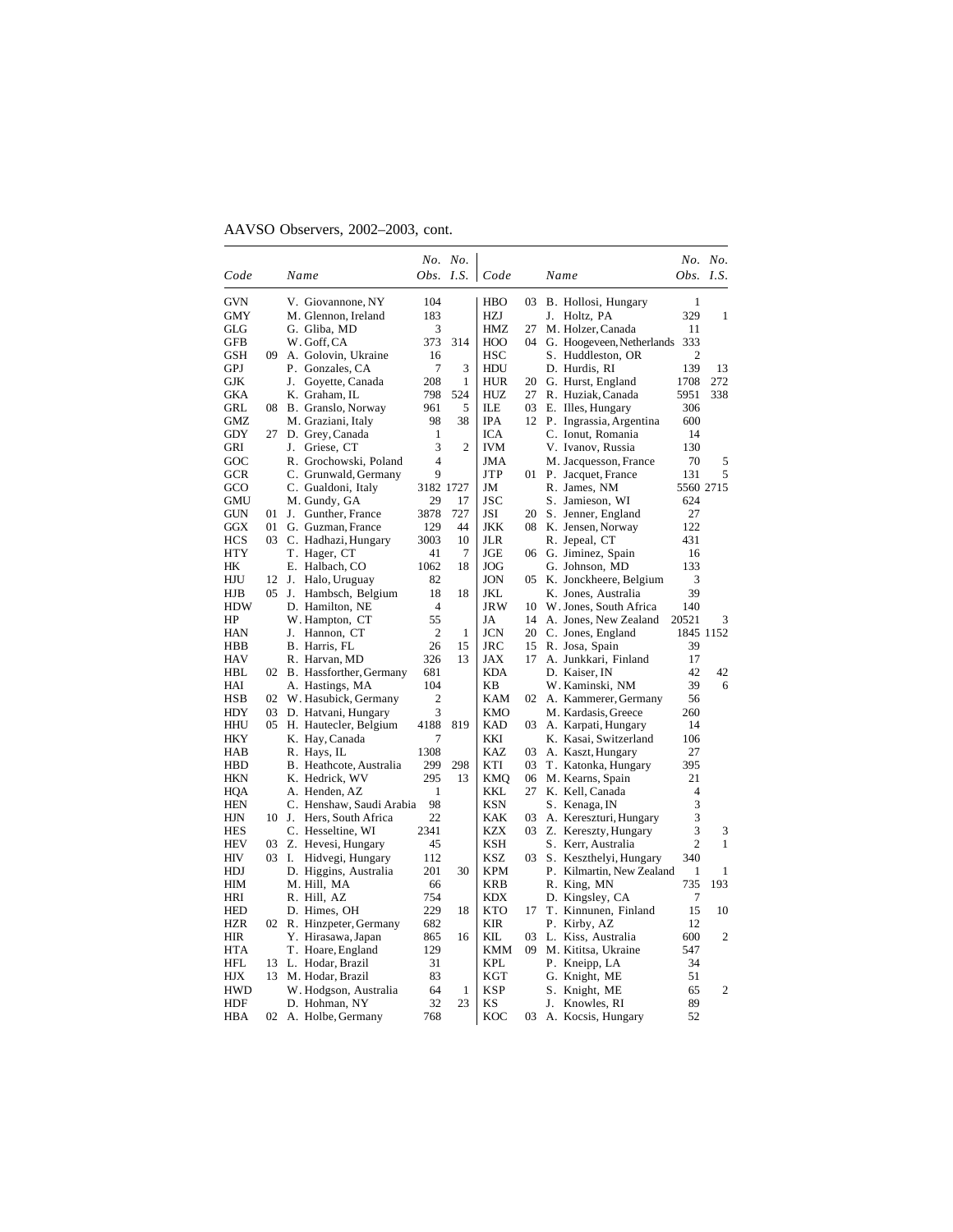|            |     |                          |           | No. No. |            |    |                            |                | No. No.   |
|------------|-----|--------------------------|-----------|---------|------------|----|----------------------------|----------------|-----------|
| Code       |     | Name                     | Obs. I.S. |         | Code       |    | Name                       | Obs. I.S.      |           |
| KHL        |     | M. Kohl, Switzerland     | 230       |         | LRG        | 07 | M. Losada, Spain           | 1              |           |
| KHJ        |     | H. Koller, Canada        | 29        |         | LOJ        |    | J. Low, Canada             | $\overline{4}$ |           |
| <b>KRS</b> |     | R. Kolman, IL            | 1425      | 74      | LTB        |    | T. Lubbers, MN             | 192            |           |
| <b>KMA</b> |     | M. Komorous, Canada      | 2188      | 73      | LBG        |    | G. Lubcke, WI              | 22             | 22        |
| <b>KMP</b> |     | M. Koppelman, MN         | 982       | 9       | <b>LKA</b> |    | K. Luedeke, NM             | 220            |           |
| <b>KGG</b> |     | G. Koralewski, Poland    | 97        | 38      | LHU        | 10 | H. Lund, South Africa      | 61             | 10        |
| <b>KSG</b> |     | G. Koronis, Greece       | 5         |         | LMJ        | 17 | M. Luostarinen, Finland    | 127            |           |
| <b>KOS</b> | 03  | A. Kosa-Kiss, Romania    | 3536      |         | MBJ        | 27 | J. Mac Rae, Canada         | 3              |           |
| <b>KLX</b> |     | L. Koscianski, MD        | 105       |         | MFC        | 27 | C. MacDonald, Canada       | 5              |           |
| KMS        |     | M. Kossa, France         | 7         |         | MDW        |    | W. MacDonald, Canada       | 272            | 166       |
| <b>KTM</b> |     | T. Kovacs, Canada        | 3         |         | MZG        | 02 | G. Maintz, Germany         | 7              |           |
| <b>KAF</b> | 03  | A. Kovacs, Hungary       | 26        |         | MLI        |    | L. Maisler, NY             | 99             | 7         |
| <b>KVS</b> | 03  | A. Kovacs, Hungary       | 229       |         | <b>MVO</b> |    | 17 V. Makela, Finland      | 23             |           |
| KVI        |     | 03 I.<br>Kovacs, Hungary | 633       | 24      | <b>MPH</b> |    | P. Manker, NM              | 5              |           |
| KJU        | 03  | Kovacs, Hungary<br>J.    | 7         |         | MKG        |    | A. Manske, WI              | 3              |           |
| <b>KSR</b> |     | 03 S. Kovacs, Hungary    | 49        |         | MKE        |    | R. Manske, WI              | 192            |           |
| <b>KFK</b> |     | F. Krafka, TX            | 84        |         | MGK        |    | G. Maravelias, Greece      | 65             |           |
| <b>KTC</b> |     | T. Krajci, VA            | 2095      | 67      | MMV        | 09 | M. Marichev, Ukraine       | 25             |           |
| <b>KSW</b> |     | S. Krasnicki, Poland     | 226       |         | MKW        |    | A. Markiewicz, Poland      | 1542           |           |
| KWO        | 02  | W. Kriebel, Germany      | 2546      | 170     | MBD        |    | B. Markowski, Poland       | 18             |           |
| KIS        |     | 02 G. Krisch, Germany    | 2409      | 72      | MYC        |    | C. Martin, NE              | 38             | 3         |
| <b>KTV</b> |     | T. Kryachko, Russia      | 28        |         | MMG        |    | M. Martinengo, Italy       | 122            | 18        |
| <b>KTZ</b> |     | T. Krzyt, Poland         | 1025      | 17      | MQJ        |    | J. Martins, Portugal       | 46             |           |
| KUC        | 01  | S. Kuchto, France        | 452       |         | MRX        |    | 02 H. Marx, Germany        | 932            | 95        |
| <b>KMU</b> | 09. | M. Kuts, Ukraine         | 9         |         | MΝ         |    | H. Mason, OR               | 77             |           |
| KMI        |     | M. Kuzmin, Russia        | 47        |         | MAV        |    | D. Matsnev, Russia         | 20             |           |
| <b>KYU</b> | 09  | Y. Kuznetsov, Ukraine    | 31        |         | <b>MTH</b> |    | H. Matsuyama, Australia    | 1854           | 338       |
| LCR        | 15  | C. Labordena, Spain      | 231       | 2       | MPR        |    | 02 P. Maurer, Germany      | 63             | 2         |
| LCJ        | 06  | J. Lacruz, Spain         | 1         |         | MGE        |    | G. Mavrofridis, Greece     | 570            | 6         |
| LTO        | 02  | T. Lange, Germany        | 2869      |         | MWC        |    | C. Mayer, England          | 105            |           |
| <b>LZT</b> |     | T. Lazuka, IL            | 1250      |         | MAZ        |    | M. Mazurek, CA             | 38             |           |
| LEB        | 01. | R. Lebert, France        | 311       |         | MGU        |    | T. McCague, IL             | 7              |           |
| LMT        |     | M. Legutko, Poland       | 170       |         | MBR        | 27 | B. McCurdy, Canada         | 1              |           |
| LDI        |     | D. Lehmann, Germany      | 21        |         | MDK        |    | K. McDonald, OH            | 1              |           |
| LAE        |     | A. Leighton, England     | 9         |         | MDP        |    | P. McDonald, Canada        | 622            | 27        |
| LKM        |     | K. Lemke, Canada         | 170       |         | MGH        |    | 20 H. McGee, England       |                | 2776 1035 |
| LNZ        |     | G. Lenz, LA              | 40        |         | MCI        |    | B. McInnerny, England      | 51             |           |
| LJL        |     | J. Leonard, IL           | 22        |         | MKJ        |    | McKenna, NJ<br>J.          | 10             |           |
| LSI        |     | S. Leonini, Italy        | 60        |         | MPL        |    | P. McLelland, England      | 25             |           |
| LJP        |     | J. Leppert, ND           | 36        |         | <b>MED</b> | 20 | K. Medway, England         | 1270           |           |
| LNL        |     | N. Lerner, CA            | 30        |         | MLV        |    | 27 L. Meier, Canada        | 13             |           |
| LGE        | 01  | G. Letellier, France     | 51        |         | MMB        |    | M. Meiling, Netherlands    | 8              |           |
| <b>LEV</b> |     | A. Leveque, CA           | 126       |         | MVS        | 27 | S. Meister, Germany        | 5              |           |
| <b>LVY</b> |     | D. Levy, AZ              | 13        | 9       | MHI        |    | H. Menali, MA              | 156            |           |
| LЛ         |     | J. Liesmann, Germany     | 13        | 13      | MDJ        |    | 12 D. Mendicini, Argentina | 7              |           |
| LIW        |     | W. Liller, Chile         | 30        | 1       | MHY        |    | 12 H. Mendt, Venezuela     | 39             |           |
| LGO        |     | G. Lilley, GA            | 20        |         | <b>MTK</b> |    | T. Michalik, VA            | 428            | 103       |
| LLQ        |     | L. Lima, Brazil          | 4         |         | MOK        | 08 | O. Midtskogen, Norway      | 1185           | 82        |
| LCI        |     | C. Limbach, WI           | 295       |         | <b>MZT</b> |    | J. Miranti, NY             | 9              | 5         |
| LAI        | 27  | A. Ling, Canada          | 265       | 26      | MZS        | 03 | A. Mizser, Hungary         | 1735           | 32        |
| LMK        |     | M. Linnolt, HI           | 2523 1505 |         | MCE        |    | E. Mochizuki, Japan        | 27             |           |
| LLZ        | 03  | L. Liziczai, Hungary     | 327       |         | MRV        |    | R. Modic, OH               | 394            | 116       |
| LOB        | 06  | J. Lobo-Rodriguez, Spain | 22        |         | MOL        |    | J.<br>Molnar, VA           | 878            |           |
| LRD        |     | D. Loring, UT            | 645<br>9  | 1       | MPV        | 03 | P. Molnar, Hungary         | 23             |           |
| LEJ        |     | E. Los, NH               |           |         | MMW        |    | M. Momose, Japan           | 382            |           |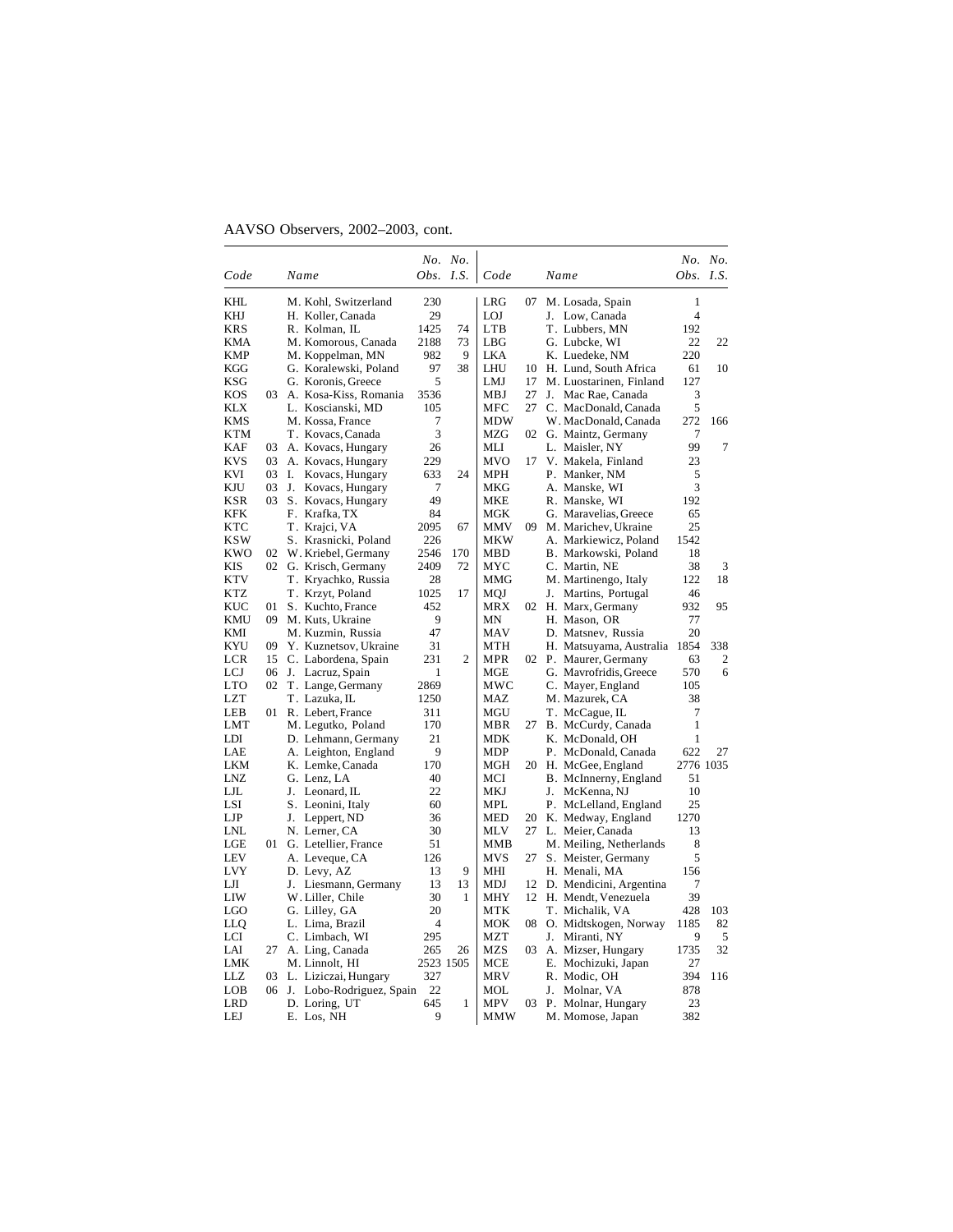|            |          |    |                                              |                  | No. No.        |                          |      |    |                                   | <i>Obs.</i> I.S. | No. No.   |
|------------|----------|----|----------------------------------------------|------------------|----------------|--------------------------|------|----|-----------------------------------|------------------|-----------|
| Code       |          |    | Name                                         | <i>Obs. I.S.</i> |                | Code                     |      |    | Name                              |                  |           |
| MLF        | 10       |    | B. Monard, South Africa                      | 68               | 25             | PIJ                      | 03   | J. | Piriti, Hungary                   | 883              |           |
| MOI        | 01       |    | E. Morillon, France                          | 2722             | 31             | PPL                      |      |    | P. Plante, OH                     | 147              |           |
| <b>MVR</b> | 09       |    | V. Mormil, Ukraine                           | 390              |                | PAW                      |      |    | A. Plummer, Australia             | 766              |           |
| <b>MOW</b> |          |    | W. Morrison, Canada                          | 5170             | 272            | AST                      |      |    | R. Podesta, Argentina             | 91               |           |
| MDA        |          |    | A. Morton, WA                                | 32               | 32             | <b>PRX</b>               |      |    | R. Poklar, AZ                     | 518              |           |
| MHR        |          |    | D. Mota, Brazil                              | 41               |                | <b>PRS</b>               |      |    | R. Poleski, Poland                | 53               |           |
| MMX        |          |    | M. Motta, MA                                 | $\mathbf{1}$     | 1              | <b>PMO</b>               | 10   |    | M. Poll, South Africa             | 21               |           |
| MMH        |          |    | M. Muciek, Poland                            | $\overline{2}$   |                | <b>PNL</b>               |      |    | 10 N. Potgieter, South Africa     | 5                |           |
| <b>MKH</b> |          |    | S. Mukherjee, India                          | 18               |                | <b>PWR</b>               |      |    | R. Powaski, OH                    | 22               |           |
| <b>MDU</b> |          |    | D. Mulinski, Poland                          | 131              |                | POX                      | 20   |    | M. Poxon, England                 | 685              | 167       |
| MLY        |          |    | R. Muller, CA                                | 1<br>1001        |                | <b>PWN</b><br><b>PYG</b> |      |    | W. Poyatos, Spain                 | 62               | 8868 6426 |
| MMU<br>MUY | 05       |    | M. Munkacsy, RI                              | 12263 6076       | 334            | <b>PDO</b>               |      |    | 20 G. Poyner, England             | 142              | 11        |
| <b>NBA</b> |          |    | E. Muyllaert, Belgium                        | 1                |                | PCJ                      |      |    | D. Pray, RI<br>C. Predom, CT      | 8                |           |
| <b>NSY</b> | 03       |    | 03 B. Nagy, Hungary<br>S. Nagy, Hungary      | $\mathbf{1}$     |                | PAH                      |      |    | A. Price, MA                      | 170              |           |
| <b>NZO</b> |          |    | 03 Z. Nagy, Hungary                          | 40               |                | PGB                      |      |    | G. Profita, Italy                 | 15               |           |
| NDQ        |          |    | D. Naillon, France                           | 58               |                | PDO                      | 01   |    | D. Proust, France                 | 74               |           |
| NDA        |          |    | D. Nance, AL                                 | 65               |                | PDT                      |      |    | D. Prusaitis, WI                  | 12               |           |
| NDD        |          |    | D. Nash, CO                                  | 53               | 10             | PUJ                      | 06   |    | F. Pujol, Spain                   | 640              | 130       |
| <b>NLX</b> |          |    | P. Nelson, Australia                         | 12379 3093       |                | <b>PFR</b>               | 03   |    | F. Puskas, Hungary                | 360              |           |
| NJO        | 02       | J. | Neumann, Germany                             | 1846             |                | <b>PSY</b>               |      |    | S. Pyatih, Belarus                | 18               |           |
| NJE        | 27       |    | J. Newman, Canada                            | 4                |                | QW                       | 02   |    | W. Quester, Germany               | 14               | 8         |
| NMI        |          |    | M. Nicholas, AZ                              | 1357             | 99             | OFI                      |      |    | 05 F. Questier, Belgium           | 5                |           |
| <b>NFD</b> |          |    | 04 F. Nieuwenhout, Netherlands 381           |                  | 155            | QPF                      |      |    | P. Quinn, WI                      | $\overline{4}$   |           |
| <b>NAW</b> | 05       |    | A. Nieuwlandt, Belgium                       | 169              | 3              | QFP                      | 13   |    | F. Quintao, Brazil                | 63               |           |
| NHK        | 17       |    | H. Nylander, Finland                         | 495              | 17             | RKE                      | 02   |    | K. Raetz, Germany                 | 455              |           |
| <b>OCN</b> | 27       |    | S. O'Connor, Canada                          | 12               | $\overline{4}$ | <b>RCH</b>               | 01 - |    | C. Ramillon, France               | 58               |           |
| ONJ        |          |    | J. O'Neill, Ireland                          | 54               |                | RBK                      |      |    | B. Ramotowski, TX                 | 7                |           |
| <b>OES</b> |          |    | D. Oesper, IA                                | 3                | 1              | <b>RZS</b>               | 02   |    | Z. Reiczigel, Hungary             | 454              |           |
| OAR        | 17       |    | A. Oksanen, Finland                          |                  | 4535 2059      | REP                      | 24   |    | P. Reinhard, Austria              | 453              |           |
| OHJ        | 03.      |    | H. Olle, Hungary                             | 7                |                | <b>RFP</b>               | 13   |    | P. Reis-Fernandes, Brazil         | 63               |           |
| <b>ODG</b> |          |    | D. Ondich, MN                                | 29               |                | <b>RWG</b>               | 02   |    | W. Renz, Germany                  | 10               |           |
| OV         |          |    | E. Oravec, NY                                | 264              |                | RMQ                      |      |    | M. Reszelski, Poland              | 2487             | 142       |
| <b>OPO</b> |          |    | P. Orson, UT                                 | 74               | 74             | RDI                      |      |    | D. Reynolds, CA                   | 53 1             |           |
| <b>OSW</b> |          |    | W. Osborn, MI                                | 27               |                | <b>RNA</b>               |      |    | 03 N. Rezsabek, Hungary           | 202              |           |
| <b>OPR</b> |          |    | P. Ossowski, Poland                          | 26               |                | RMP                      |      |    | M. Ricard, Canada                 | 25               |           |
| OJO        | 11       | J. | Ostergaard Olesen, Denmark 46                |                  |                | <b>RIX</b>               |      |    | T. Richards, Australia            |                  | 3037 1143 |
| OIJ        |          | J. | Ott, CO                                      | 8                | 3              | RQ                       |      |    | C. Ricker, MI                     | 41               |           |
| <b>OJS</b> |          | J. | Ott, KY                                      | 228              |                | RRZ                      | 03   |    | R. Ricza, Hungary                 | 295              |           |
| <b>PPK</b> | 17<br>13 |    | P. Paakkonen, Finland                        | 223              | 145            | OJR                      | 06   | J. | Ripero Osorio, Spain              | 2653 1009        |           |
| PLA<br>PJC |          |    | A. Padilla Filho, Brazil<br>J. Palmisano, AZ | 366<br>93        |                | <b>RIP</b><br><b>RCW</b> |      |    | M. Rippel, NM<br>C. Robertson, KS | 83<br>5740       | 29        |
| PPC        | 03       |    | P. Papics, Hungary                           | 32               |                | RSE                      |      |    | S. Robinson, MD                   | 342              | 254       |
| <b>PPS</b> | 03       |    | S. Papp, Hungary                             | 2050             | 137            | RJX                      | 01   | J. | Roca, France                      | 75               |           |
| <b>PTQ</b> |          |    | T. Parson, MN                                | 3                | 1              | <b>RAX</b>               | 15   |    | A. Roca, Spain                    | 114              |           |
| <b>PKV</b> |          |    | K. Paxson, TX                                | 28               |                | <b>RJG</b>               |      | J. | Rodrigues Ribeiro,                |                  |           |
| PN         |          |    | A. Pearlmutter, MA                           | 15               |                |                          |      |    | Portugal                          | 1827             |           |
| PTI        |          |    | N. Peattie, CA                               | 82               |                | <b>RZD</b>               | 06   |    | D. Rodriguez, Spain               | 142              | 107       |
| PEI        | 11.      |    | E. Pedersen, Denmark                         | 124              | 4              | <b>RFR</b>               | 06   |    | F. Rodriguez, Spain               | $\overline{c}$   |           |
| PWD        |          |    | W. Pellerin, TX                              | 17               |                | RMU                      | 17   |    | M. Rodriguez, Spain               | 9                |           |
| PIV        |          | I. | Peretto, Italy                               | 431              | 7              | RJA                      | 01   | J. | Rohart, France                    | 224              |           |
| <b>PVA</b> | 27       |    | V. Petriew, Canada                           | 706              | 418            | RBC                      | 03   |    | B. Romsics, Hungary               | 15               |           |
| PRP        |          |    | R. Pickard, Australia                        | 23               |                | ROG                      |      |    | G. Ross, MI                       | 138              | 89        |
| PBN        |          |    | B. Pickett, Australia                        | 10               |                | RMH                      | 05   |    | M. Rosseel, Belgium               | 5                |           |
| PHT        |          |    | H. Pinkston, VA                              | 21               |                | <b>RGN</b>               |      |    | G. Rossi, Italy                   | 81               | 1         |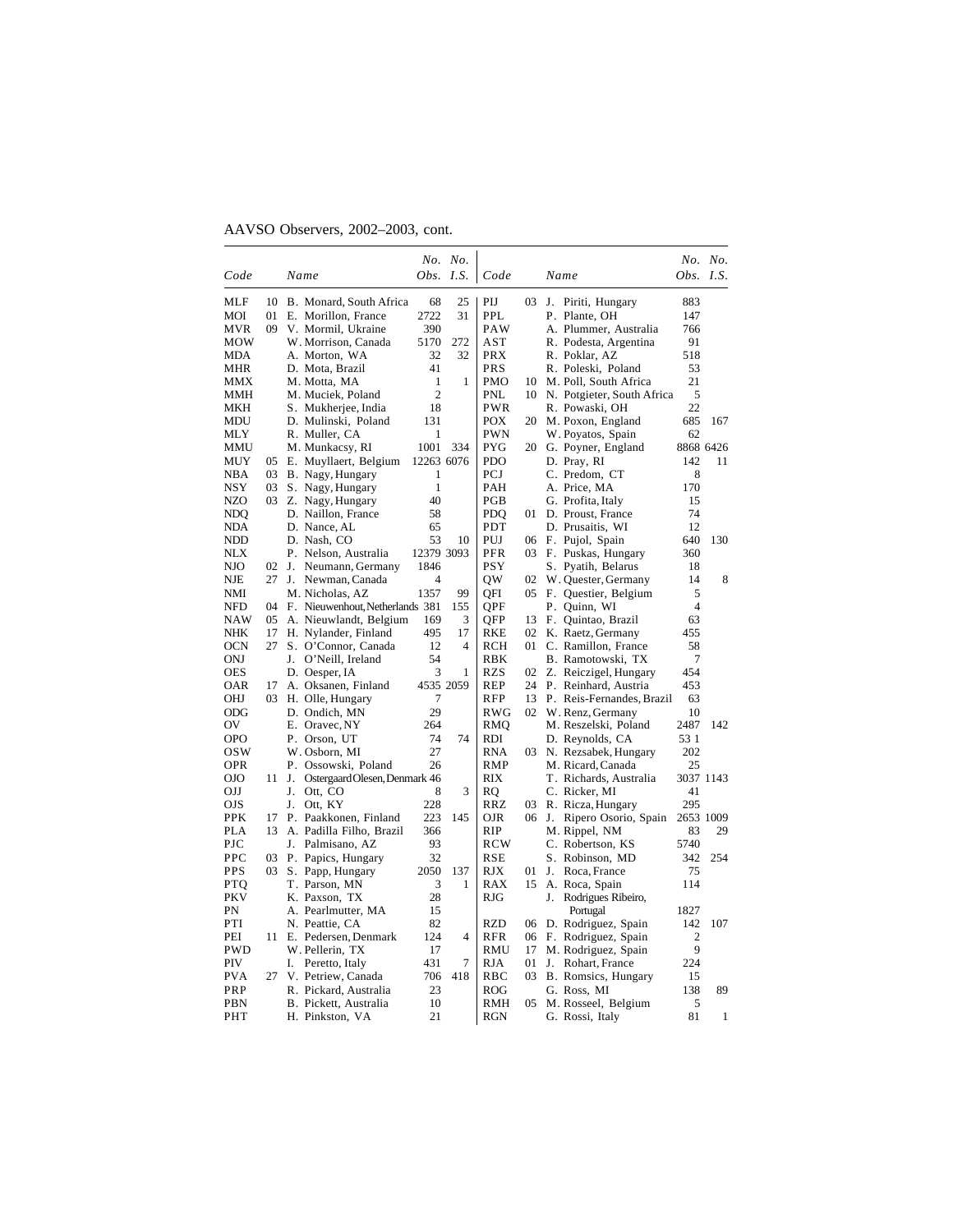|                   |     |                                       |                | No. No. |                   |    |                                                |                | No. No.        |
|-------------------|-----|---------------------------------------|----------------|---------|-------------------|----|------------------------------------------------|----------------|----------------|
| Code              |     | Name                                  | Obs.           | I.S.    | Code              |    | Name                                           | Obs.           | I.S.           |
| <b>RNV</b>        | 21  | N. Rotenberg, Israel                  | 14             |         | <b>SDN</b>        |    | D. Slauson, IA                                 | 28             |                |
| RR                |     | R. Royer, CA                          | 321            | 140     | svo               | 09 | V. Slusarenko, Ukraine                         | 124            |                |
| RMZ               | 03  | M. Rozsahegyi, Hungary                | 9              |         | SJX               | 10 | J. Smit, South Africa                          | 484            |                |
| <b>RRN</b>        |     | R. Rude, Canada                       | $\mathbf{1}$   |         | SMI               |    | A. Smith, England                              | $\overline{4}$ | 2              |
| <b>RJV</b>        | 07  | J.<br>Ruiz Fernandez, Spain           | 28             |         | SYO               | 27 | C. Smith, Canada                               | $\overline{c}$ | $\overline{c}$ |
| <b>RPH</b>        |     | H. Rumball-Petre, CA                  | 22             |         | SHA               |    | H. Smith, MI                                   | 119            | 7              |
| RDV               |     | D. Ryle, TX                           | 5              |         | SJE               |    | J. Smith, CA                                   | 145            |                |
| SJQ               |     | A. Sajtz, Romania                     | 4690           |         | SUI               |    | R. Smith, England                              | 789            | 1              |
| SSU               |     | S. Sakuma, Japan                      | 1066           | 87      | SYH               |    | H. Sobreira, Brazil                            | 1              |                |
| SLU               | 07  | L. Salas, Spain                       | 34             |         | <b>SKA</b>        |    | K. Sokolovsky, Russia                          | 144            |                |
| SIE               |     | A. Salati, Italy                      | $\mathbf{1}$   |         | <b>SBX</b>        |    | A. Sonka, Romania                              | 2420           |                |
| <b>SVP</b>        |     | 15 P. Sallares, Spain                 | 72             | 4       | <b>SYP</b>        |    | P. Soron, Canada                               | 29             |                |
| SAH               |     | G. Samolyk, WI                        | 13078          |         | sow               | 17 | J.<br>Sorvari, Finland                         | 248            |                |
| SQX               |     | E. Sanchez, Spain                     | 8              |         | <b>SUG</b>        |    | G. Sostero, Italy                              | 7              |                |
| SNN               |     | Sanford, CA<br>J.                     | $\mathbf{1}$   |         | SOI               |    | M. Soukup, TX                                  | 8              |                |
| <b>SXY</b>        |     | A. Sankowski, Poland                  | 890            |         | SWQ               | 13 | W. Souza, Brazil                               | 35             |                |
| SGX               | 03  | G. Santa, Hungary                     | 194            |         | GT01              |    | G. Spear, WA                                   | 21             | 21             |
| $_{\mathrm{STC}}$ |     | G. Santacana, PR                      | 26             |         | SIQ               |    | M. Spearman, TX                                | 39             |                |
| <b>SPQ</b>        | 03. | C. Sapi, Hungary                      | $\overline{2}$ |         | SJZ               |    | J.<br>Speil, Poland                            | 2105           | 4              |
| SKI               | 03  | K. Sarneczky, Hungary                 | 67             |         | <b>SPO</b>        | 08 | J.<br>Spongsveen, Norway                       | 7              |                |
| SGE               |     | G. Sarty, Canada                      | 417            | 62      | <b>SXR</b>        | 03 | M. Sragner, Hungary                            | 5              |                |
| SSQ               |     | R. Sass, NM                           | 246            |         | <b>SBL</b>        | 05 | B. Staels, Belgium                             | 1              |                |
| <b>SVA</b>        |     | A. Saw, Australia                     | 268            | 20      | <b>SBH</b>        |    | J.<br>Standifer, TN                            | 95             | 13             |
| SFI               |     | T. Scarmato, Italy                    | 3              |         | <b>STR</b>        |    | R. Stanton, CA                                 | 30             | 29             |
| SXK               |     | 02 M. Schabacher, Germany             | 183            |         | <b>SDB</b>        |    | D. Starkey, IN                                 | 1868 1191      |                |
| SDY               |     | 02 D. Scharnhoist, Germany            | 153            | 94      | STI               |    | P. Steffey, FL                                 | 633            | 7              |
| <b>SFK</b>        |     | F. Scheder, MD                        | 124            | 49      | <b>SET</b>        |    | C. Stephan, OR                                 | 1616           | 24             |
| SFS               |     | S. Schiff, VA                         | 3              |         | SDR               |    | R. Stephens, CA                                | 20             | 18             |
| SPK<br>SBK        |     | P. Schmeer, Germany                   | 64<br>8        | 8       | SIF<br>SWT        | 27 | M. Stephens, Canada<br>R. Stewart, PA          | 45<br>209      | 94             |
| SHV               | 03  | K. Schmidt, KY                        | 60             | 5       | SRB               |    |                                                | 2558           | 453            |
| SVZ               | 03  | A. Schmidt, Hungary                   | 7              |         |                   |    | R. Stine, CA                                   | 268            |                |
| SQR               |     | Z. Schmidt, Hungary<br>R. Schmude, GA | 15             |         | <b>STQ</b><br>SDI |    | N. Stoikidis, Greece<br>D. Storey, Isle of Man | 104            |                |
| SUF               |     | C. Schneider, CA                      | 164            |         | SFU               |    | M. Streamer, Australia                         | 37             |                |
| SOE               |     | R. Schoenstene, IL                    | 406            |         | SWK               |    | W. Strider, MD                                 | 7              |                |
| SAQ               | 04  | A. Scholten, Netherlands              | 31             | 2       | SHZ               |    | 02 H. Struever, Germany                        | 103            |                |
| SCZ               | 01  | E. Schweitzer, France                 | 420            |         | <b>SRX</b>        |    | R. Stubbings, Australia                        | 16415 12854    |                |
| SCE               |     | C. Scovil, CT                         | 57             | 16      | SUK               |    | M. Stuka, CA                                   | 22             |                |
| sqw               |     | W. Selvig, Canada                     | 101            |         | SAC               | 02 | A. Sturm, Germany                              | 181            |                |
| SIB               |     | A. Serio, NY                          | 3              |         | <b>SUQ</b>        |    | A. Sucker, Germany                             | 10             | 3              |
| SDF               |     | D. Shackleford, CA                    | 54             |         | SOC               |    | C. Suslavage, CA                               | 71             |                |
| <b>SHS</b>        |     | S. Sharpe, ME                         | 2481           | 49      | SUS               |    | 02 D. Sussmann, Germany                        | 1208           |                |
| SDP               |     | D. Sharples, NY                       | 10             |         | <b>SWV</b>        |    | D. Swann, TX                                   | 442            |                |
| SSA               |     | A. Sharpless, WA                      | 91             |         | <b>SSW</b>        |    | S. Swierczynski, Poland                        | 2665           |                |
| <b>SVV</b>        |     | V. Shchukin, Russia                   | 819            |         | SBU               | 03 | L. Szantho, Hungary                            | 2              |                |
| SFO               |     | E. Shelton, VA                        | 13             | 2       | SAO               | 03 | A. Szauer, Hungary                             | 138            |                |
| syc               | 27  | C. Sheppard, Canada                   | 42             |         | SFF               | 03 | T. Szekffy, Hungary                            | 3              |                |
| SHW               |     | W. Sherman, TX                        | 180            |         | <b>SNO</b>        | 03 | L. Szentasko, Hungary                          | 25             | 21             |
| SQH               |     | 13 R. Shida, Brazil                   | 101            |         | TDB               |    | D. Taylor, Canada                              | 3283 2160      |                |
| SNE               |     | N. Simmons, WI                        | 1053           |         | TJV               |    | J.<br>Temprano, Spain                          | 55             |                |
| SП                | 03  | A. Simon, Hungary                     | 1              |         | <b>TTU</b>        |    | T. Tezel, Turkey                               | 7              |                |
| <b>SXN</b>        |     | M. Simonsen, MI                       | 9903 6995      |         | <b>TGG</b>        |    | G. Thomas, CA                                  | 195            | 74             |
| SBI               | 03  | B. Sipocz, Hungary                    | 502            | 1       | <b>THR</b>        |    | R. Thompson, Canada                            | 694            |                |
| SIX               |     | M. Siwak, Poland                      | 27             |         | THU               | 01 | B. Thouet, France                              | 171            |                |
| SYI               |     | E. Skrzynecki, Poland                 | 73             |         | <b>TKK</b>        | 17 | K. Tikkanen, Finland                           | 204            |                |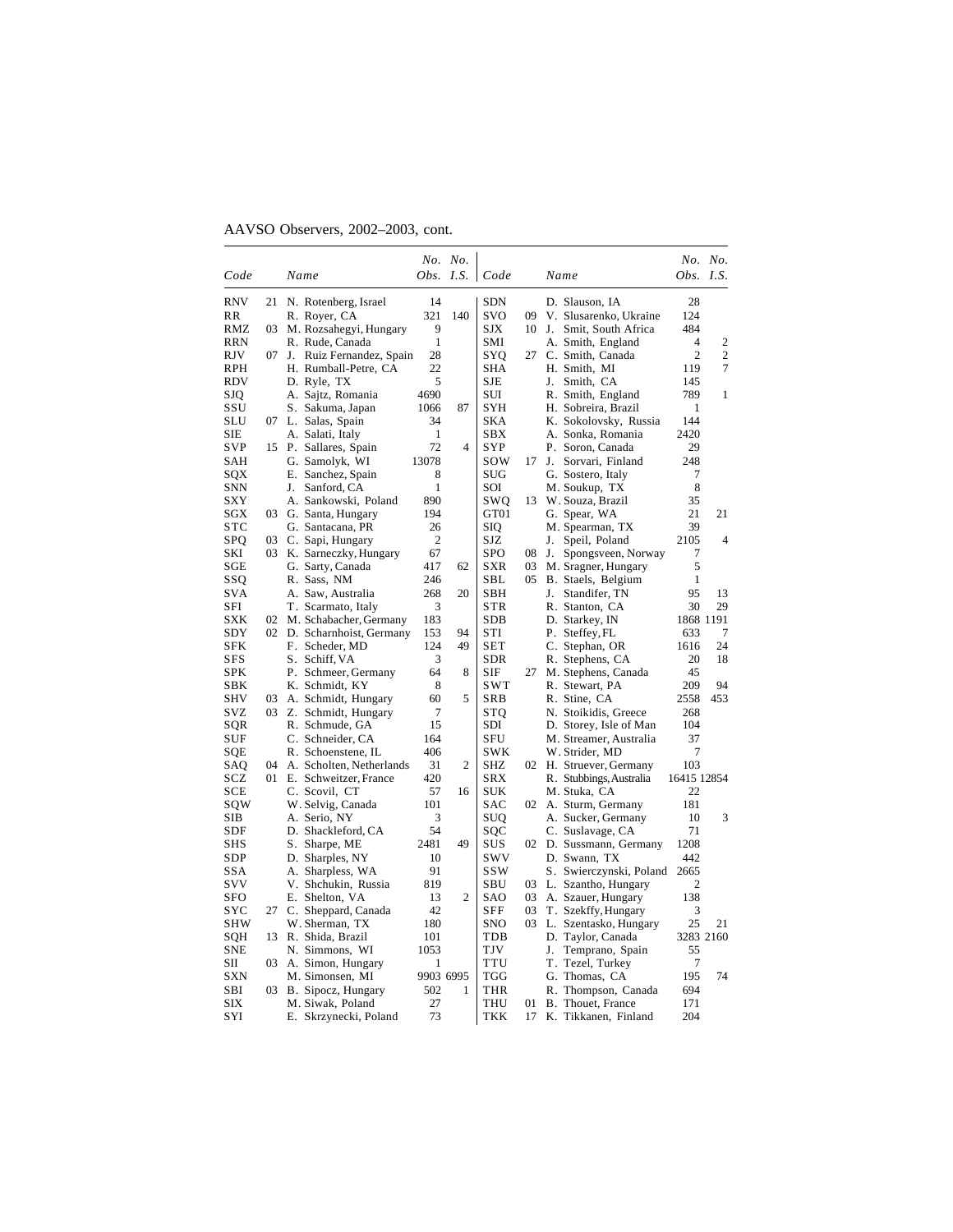| Code         |    | Name                                  |              | Obs. $I.S.$    | Code       |    | Name                          | Obs. $I.S.$    | No. No.        |
|--------------|----|---------------------------------------|--------------|----------------|------------|----|-------------------------------|----------------|----------------|
|              |    |                                       |              |                |            |    |                               |                |                |
| TPE          | 17 | P. Tikkanen, Finland                  | 1134 1069    |                | WPT        | 10 | P. Wedepohl, South Africa 111 |                |                |
| TIA          | 03 | A. Timar, Hungary                     | 37           |                | WEI        |    | D. Weier, WI                  | 701            | 105            |
| TRL          |    | R. Togni, AR                          | 13           |                | WDZ.       |    | D. Wells. TX                  | 464            | 60             |
| <b>TRT</b>   | 03 | T. Tordai, Hungary                    | 6            |                | WC         |    | R. Wend, IL                   | 61             |                |
| <b>TTK</b>   | 03 | K. Toth, Hungary                      | 45           |                | <b>WWO</b> | 02 | W. Wenzel, Germany            | 39             |                |
| TSC          |    | S. Tracy, CT                          | 283          | 180            | <b>WTQ</b> | 03 | T. Weres, Hungary             | 40             |                |
| TLL          |    | L.<br>Trathen, Australia              | 6            |                | WJD        |    | D. West, KS                   | 1017           | 71             |
| TRF          |    | C. Trefzger, Switzerland              | 34           | 11             | WEF        |    | F. West, PA                   | 905            |                |
| TJC          |    | J.<br>Truax. MI                       | 27           |                | WJR        |    | West, KS<br>J.                | 10             |                |
| <b>TRX</b>   |    | R. Truta, Romania                     | 33           |                | WRY        |    | R. Westfall, CO               | 6              |                |
| <b>TJA</b>   |    | Tubb, Canada<br>J.                    | 19           |                | WDT        |    | D. Wetherington, FL           | 8              |                |
| <b>TTO</b>   | 27 | T. Tuomi, Canada                      | $\mathbf{1}$ |                | WAH        |    | A. Whiting, AZ                | 38             |                |
| TUC          |    | 10 C. Turk, South Africa              | 38           |                | <b>WPK</b> |    | P. Wiggins, UT                | 110            |                |
| TYS          |    | R. Tyson, NY                          | 346          |                | WJO        |    | J.<br>Wilder, CA              | 1              |                |
| <b>UAN</b>   | 03 | A. Uhrin, Hungary                     | 272          |                | WI         |    | D. Williams, IN               | 752            | 3              |
| <b>VFR</b>   | 01 | F. Vaclic, Czech Republic             | 90           |                | WJL        |    | Williams, CA<br>J.            | $\overline{2}$ |                |
| <b>VLN</b>   |    | 01 L. Vadrot, France                  | 35           |                | <b>WPX</b> |    | P. Williams, Australia        |                | 7608 1245      |
| <b>VST</b>   |    | S. Valentini, Italy                   | 222          | 138            | WRX        |    | R. Williams, MI               | 71             | 37             |
| VMC          |    | M. Vallone, Italy                     | 35           |                | <b>WLP</b> |    | 05 P. Wils, Belgium           | $\overline{2}$ |                |
| <b>BVE</b>   |    | 04 E. Van Ballegoij, Netherlands 2307 |              | 76             | <b>WSN</b> |    | T. Wilson, WV                 | 489            | 129            |
| <b>VBR</b>   |    | H. Van Bemmel, Canada                 | 40           |                | WWJ        |    | W. Wilson, England            | 698            | 9              |
| <b>VDE</b>   |    | 04 E. Van Dijk, Netherlands           | 239          | 5              | WKM        |    | M. Wiskirken, WA              | 12             |                |
| <b>VNL</b>   |    | 05 F. Van Loo, Belgium                | 704          | $\overline{4}$ | WUL        | 02 | U. Witt, Germany              | 71             |                |
| <b>VPJ</b>   |    | J.<br>Van Poucker, MI                 | 33           | 14             | <b>WRZ</b> |    | R. Wlodarczyk, Poland         | 247            |                |
| VWA          |    | A. Van Werven, FL                     | 883          | 35             | WEN        |    | E. Woerner,                   |                |                |
| <b>VBN01</b> |    | A. Van der Linden &                   |              |                |            |    | <b>United Arab Emirates</b>   | 19             |                |
|              |    | T. Schrabback, Germany                | 7            | $\overline{7}$ | <b>WJC</b> |    | Wojcik, NY<br>J.              | 26             | $\overline{4}$ |
| <b>VDL</b>   | 05 | J. Van der Looy, Belgium              | 4959         |                | WRU        |    | R. Wolfe, OH                  | 18             |                |
| <b>VSD</b>   | 05 | D. Vansteelant, Belgium               | 166          |                | wsv        |    | S. Wolfe, OH                  | 96             |                |
| VAU          |    | A. Varanda, Portugal                  | 1            |                | WJM        |    | Wood, CA<br>J.                | 27             |                |
| VED          |    | 01 P. Vedrenne, France                | 7550         |                | <b>WWY</b> |    | W. Woodward, NH               | 1              |                |
| VET          | 01 | M. Verdenet, France                   | 3063 1789    |                | WPF        |    | P. Wright, MN                 | 122            |                |
| <b>VPT</b>   | 03 | P. Veress, Hungary                    | 3            |                | WUB        | 04 | E. Wubbena, Netherlands       | 35             | 1              |
| <b>VTM</b>   | 03 | T. Veress, Hungary                    | 3            |                | <b>YRK</b> |    | D. York, NH                   | 368            | 182            |
| VII          | 03 | I.<br>Vincze, Hungary                 | 9            |                | YKA        |    | K. Young, CA                  | 3              |                |
| <b>VJA</b>   | 17 | J.<br>Virtanen, Finland               | 878          | 196            | YSD        |    | S. Young, MA                  | 36             | 1              |
| <b>VGK</b>   |    | G. Vithoulkas, Greece                 | 1408         |                | YJS        | 27 | Young, Canada<br>J.           | 16             |                |
| <b>VRM</b>   |    | R. Vivaldi, Italy                     | 37           |                | ZLT        | 03 | T. Zalezsak. Australia        | 368            | 26             |
| <b>VFK</b>   |    | 01 F. Vohla, Germany                  | 4953         | $\overline{2}$ | ZAM        | 18 | M. Zanotta, Italy             | 4              |                |
| <b>VOL</b>   |    | W. Vollmann. Austria                  | 202          | 26             | ZFL        |    | F. Zattera, Italy             | 244            | 134            |
| <b>VSV</b>   | 09 | S. Volvach, Ukraine                   | 45           |                | ZWD        |    | W. Zeilstra, IA               | 6              |                |
| VYV          | 09 | Y. Vovk, Ukraine                      | 306          |                | ZPA        |    | P. Zeller, IN                 | 63             |                |
| WGR          |    | G. Walker, MA                         | 443          | 181            | ZDM        |    | D. Zhdanok, Russia            | 69             |                |
| WMZ          | 27 | M. Wallace, Canada                    | 3            |                | <b>ZOX</b> | 09 | O. Zholob, Ukraine            | 147            |                |
| WAJ          |    | J. Waller, OK                         | 674          |                | <b>ZMR</b> |    | M. Zielinski, Poland          | $\overline{c}$ |                |
| WBY          |    | B. Walter, TX                         | 19           |                | ZRE        |    | R. Zissell, MA                | 2559           | 478            |
| WJX          |    | Wan, Australia<br>J.                  | 7            |                | ZW         |    | W. Zukauskas, Canada          | 11             |                |
| WER          |    | R. Weber, KS                          | 3            |                |            |    |                               |                |                |